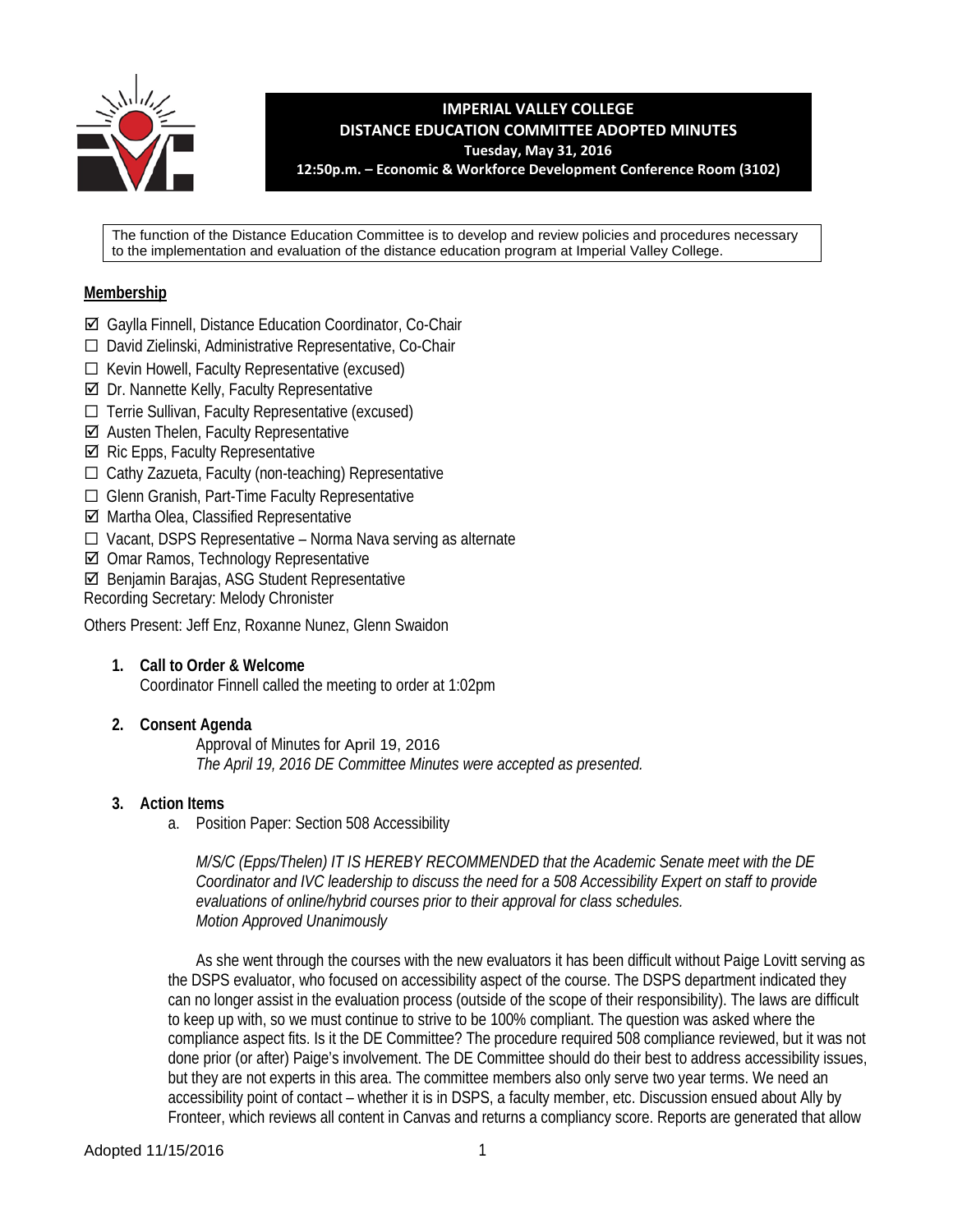the College to identify where compliance issues are. This tool could be used by the recommended person/position to track and validate compliance.

This position statement was presented to make sure the College knows where we presently stand on accessibility issues – while also suggesting a way to address it.

#### **4. Discussion and Information Items**

- a. IEPI Partnership Resource Team Visit Debriefing
	- The team came down and gave a final report. The team made two recommendations: 1) develop a strategic plan that involves all stakeholders, and 2) Review and revise training and support for faculty and students. Coordinator Finnell agrees that developing a plan that involves all stakeholders is critical – instructional technology spans beyond just online courses. Training was also discussed – primarily that it should be done in a way that allows for a quicker turn around. It was asked what the DE Committee sees as the shortterm goal for DE? Is it FTES growth? Other Colleges have more of an infrastructure. The structure and support must be there if the desire is to grow – and that takes additional resources.
- b. Canvas Implementation Team Update
	- i. Campus Canvas Training Melody

We had the forum and five training sessions thus far. They have been going well. A faculty member attended and requested a full-day training on Canvas versus these small voluntary sessions that are topic-specific. It was shared that because of limited funds the voluntary training was all that could be offered in the Spring 2016 semester. The CBA restricts the District from requiring faculty to attend training without compensation. Training opportunities continue to be discussed. It is hoped that TALCAS funds will help provide an avenue to provide additional Canvas trainings in the 2016-17 AY.

ii. Branded Course Shell – Melody

Two course shells were created and put on the Canvas Commons for faculty to import if desired. One is a full16-week course, and the other is a simplified version that includes only a few home pages, a Q&A discussion board, and several clip art options an instructor can use when building their course and/or importing content from Blackboard.

iii. Introduction to Canvas Course – Gaylla

It is now available on Canvas. Discussion ensued on enrolling faculty and staff in the "course" so that they can gain access to this self-pace course. It was suggested to make the DE Committee members instructors in the course so that they can manually add users to the course if desired.

- c. Online Faculty Training @ONE
	- i. Transition to 12-week program Reminder that training is changing – finish it up if you are in the middle of it, because it is gone in a year.
	- ii. SDICCCA Training Options Information was shared with committee members via email.

# d. New OL Course Development and Evaluations Update

Six new courses and five instructors were approved for Fall 2016. Kevin Howell used Zoom to conduct the evaluation, and said it went really well. Question was asked about video conferencing. The Chancellor's Office recommends and uses Zoom. It was mentioned this needs to be discussed at Technology Planning so that a particular program is selected and supported. IVC presently uses Skype for Business and Zoom.

e. OEI Update

Accessibility discussed. We are also one of few colleges that does not have a plagiarism feature in Canvas. The OEI knows that this is an issue for IVC and are working diligently to identify a tool at a reasonable rate.